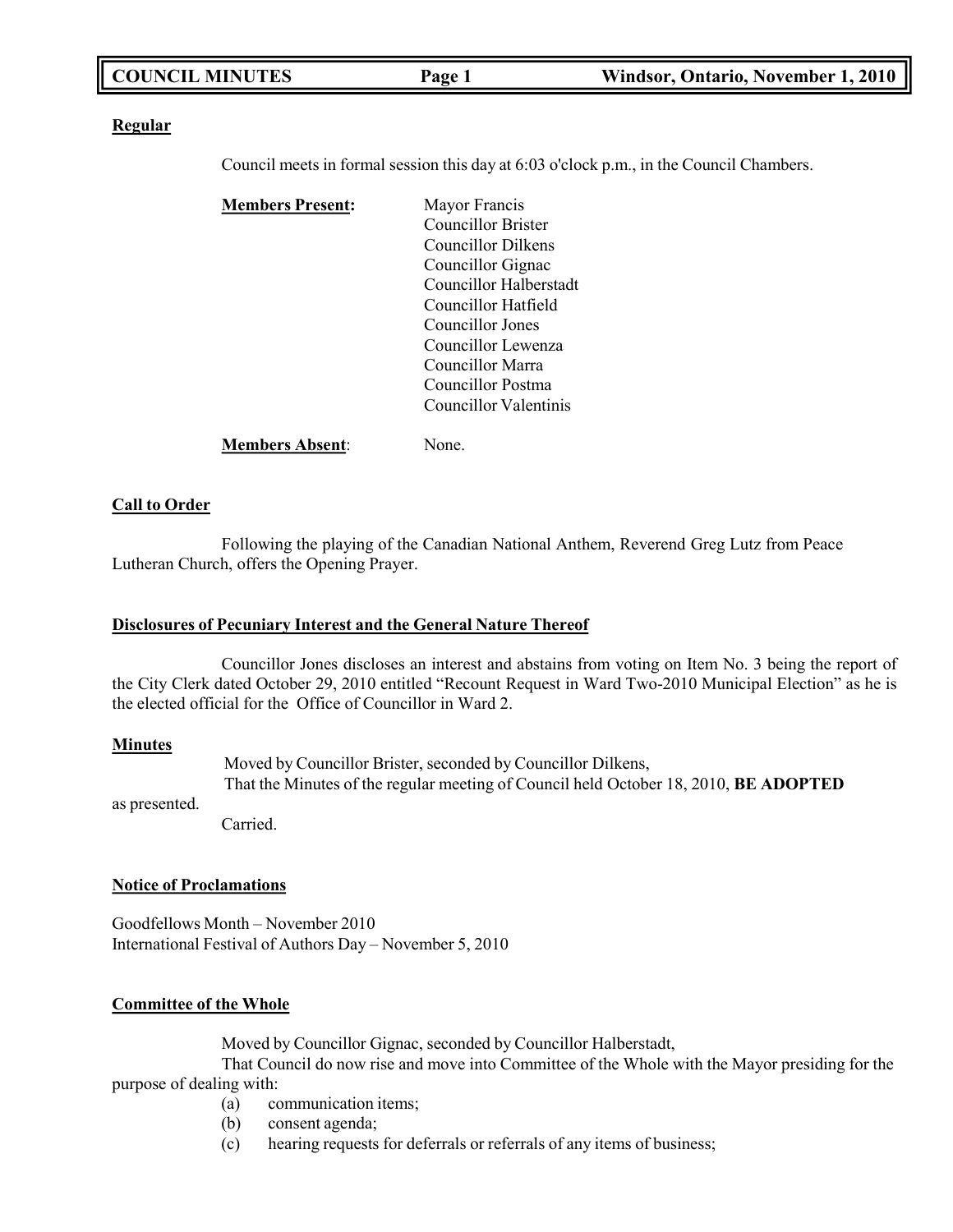- (d) hearing presentations and delegations;
- (e) consideration of business items;
- (f) consideration of Committee reports:
	- (i) **Report of Special In-Camera Meeting or other Committee as may be held prior to Council** (if scheduled);

(g) consideration of by-law 172-2010.

Carried.

## **Communications**

Moved by Councillor Hatfield, seconded by Councillor Lewenza,

**M299–2010** That the following Communication Items 1 to 10 and 12 to 16 inclusive, as set forth in the Council Agenda **BE REFERRED** as noted except Communication No. 11 which is dealt with as follows:

## **Communication No.11:**

Moved by Councillor Halberstadt, seconded by Councillor Jones,

**M300-2010** That the report of the Executive Director of Information Technology dated September 24, 2010 entitled "Web Site Transparency, Accessibility, Performance Report and Open Data" **BE DEFERRED** to the November 8, 2010 meeting of Council as a regular agenda item, to allow for delegations on the matter. Carried.

| <b>Item</b>                                         | From                                           | <b>Description</b>                                                                                            |
|-----------------------------------------------------|------------------------------------------------|---------------------------------------------------------------------------------------------------------------|
|                                                     |                                                | Making Homes for Vulnerable Ontarians Safer                                                                   |
| Safety and Correctional<br>$\mathbf{1}$<br>Services |                                                | Diversity & Accessibility Officer                                                                             |
|                                                     | Ministry of Community                          | <b>WAAC</b> Coordinator                                                                                       |
|                                                     |                                                | <b>Community Development &amp; Health Commissioner</b>                                                        |
|                                                     |                                                | <b>Fire Chief</b>                                                                                             |
|                                                     |                                                | Note & File<br><b>GP2010</b>                                                                                  |
|                                                     |                                                | Letter of Thanks Regarding Request for Declaration of the City of                                             |
|                                                     | Ministry of Municipal                          | Windsor as a Disaster Area                                                                                    |
| $\overline{2}$                                      | Affairs and Housing                            | <b>City Engineer</b>                                                                                          |
|                                                     |                                                | Note & File                                                                                                   |
|                                                     |                                                | <b>GM2010</b>                                                                                                 |
|                                                     | Ministry of Infrastructure                     | Letter of Thanks Regarding the Infrastructure Stimulus Fund                                                   |
| $\overline{3}$                                      |                                                | <b>City Engineer</b><br>Note & File                                                                           |
|                                                     |                                                | AFB/10064                                                                                                     |
|                                                     |                                                | 2009 Annual Expenditure Report (Part 1) - Federal Gas Tax                                                     |
|                                                     | Association of                                 | <b>Chief Financial Officer &amp; City Treasurer</b>                                                           |
| $\overline{4}$                                      | Municipalities of Ontario<br>(AMO)             | Note & File                                                                                                   |
|                                                     |                                                | GM/9037                                                                                                       |
|                                                     |                                                | Call for Expressions of Interest - Municipal Partner for Municipal                                            |
| 5                                                   | Federation of Canadian<br>Municipalities (FCM) | <b>Capacity Building Projects Overseas</b>                                                                    |
|                                                     |                                                | Note & File                                                                                                   |
|                                                     |                                                | <b>GM2010</b>                                                                                                 |
|                                                     |                                                | Special Report on Consultant Use in Selected Health Organizations                                             |
| 6                                                   | Office of the Auditor<br>General of Ontario    | <b>Community Development &amp; Health Commissioner</b><br><b>Chief Financial Officer &amp; City Treasurer</b> |
|                                                     |                                                | Note & File                                                                                                   |
|                                                     |                                                | <b>MH2010</b>                                                                                                 |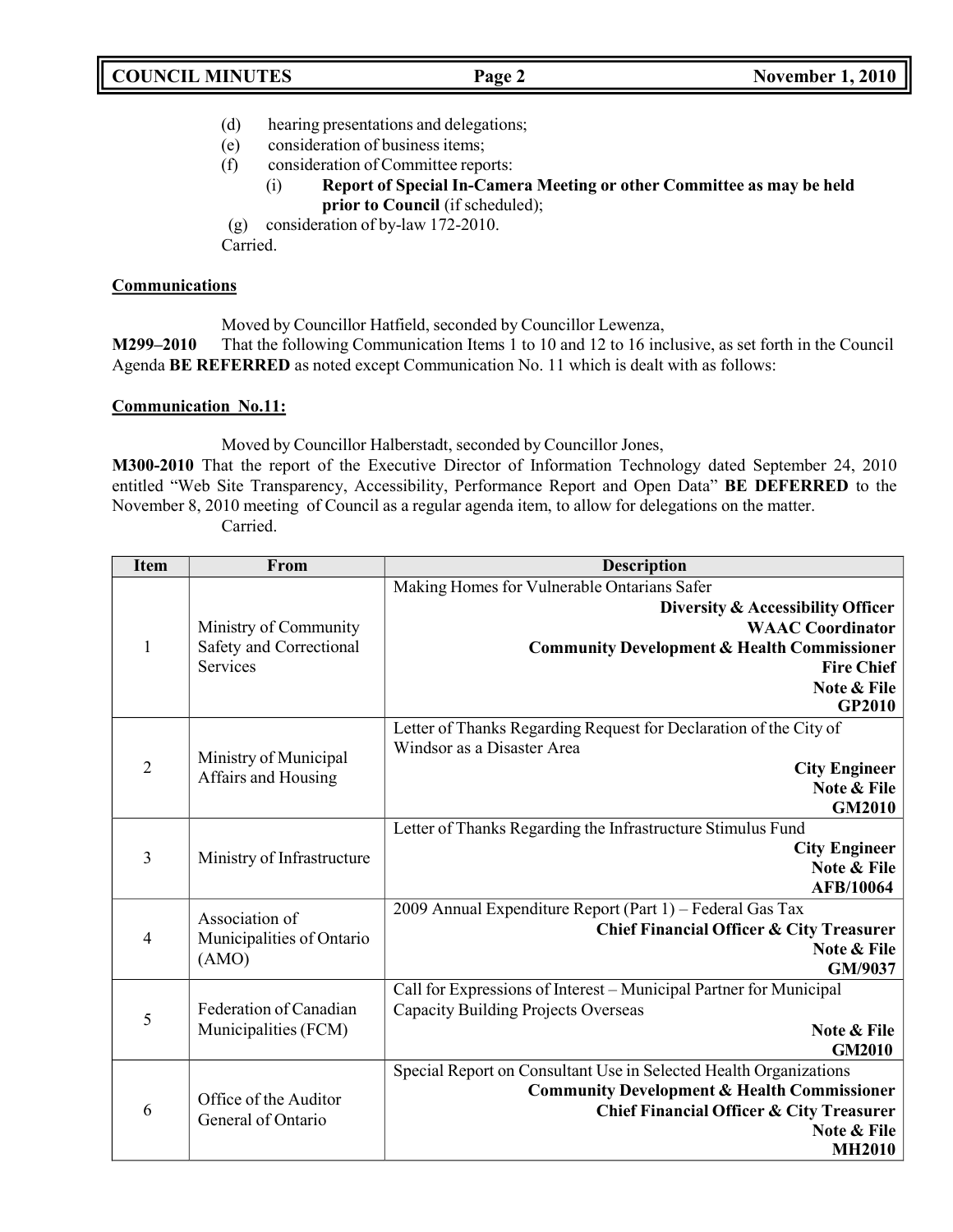**COUNCIL MINUTES Page 3 November 1, 2010**

|         | Dave McGregor, Tourism        | Resignation from the Board of Directors                                     |                              |
|---------|-------------------------------|-----------------------------------------------------------------------------|------------------------------|
| $\tau$  | <b>Windsor Essex Pelee</b>    |                                                                             | Note & File                  |
|         | Island, Board of Director     |                                                                             | <b>MB2010</b>                |
|         |                               | Nominations for the 2011 Premier's Awards for Excellence in the Arts        |                              |
| $\,8\,$ | <b>Ontario Arts Council</b>   | <b>Executive Director of Recreation &amp; Culture</b>                       |                              |
|         |                               |                                                                             | Note & File                  |
|         |                               |                                                                             | GP2010                       |
|         |                               | Application of 1486178 Ontario Inc. for Site Plan Approval to permit the    |                              |
| 9       | City Planner                  | paving and curbing of two parking lots located at 3288 Sandwich St.         |                              |
|         |                               |                                                                             | Note & File                  |
|         |                               |                                                                             | ZS/10823                     |
|         |                               | Consent Authority Agenda Record Hearing to be held on Wednesday,            |                              |
|         | Secretary/Treasurer           | November 3, 2010, Council Chambers, 3rd Floor, Windsor City Hall,           |                              |
| 10      | Committee of Adjustment       | 350 City Hall Square West, Windsor                                          |                              |
|         |                               |                                                                             | Note & File                  |
|         |                               |                                                                             | ZC2010                       |
|         |                               | Web Site Transparency, Accessibility, Performance Reporting and Open        |                              |
| 11      | <b>Executive Director of</b>  | Data                                                                        |                              |
|         | <b>Information Technology</b> |                                                                             | Note & File<br><b>SI2010</b> |
|         |                               | Site Plan Approval for a Proposed Medical / Business Centre at 3295-        |                              |
|         | Chief Financial Officer &     | 3335 Dougall Avenue                                                         |                              |
| 12      | <b>City Treasurer</b>         |                                                                             | Note & File                  |
|         |                               |                                                                             | ZS/10644                     |
|         |                               | 2011 Proposed Budget Process & Timeline                                     |                              |
| 13      | Chief Financial Officer &     |                                                                             | Note & File                  |
|         | <b>City Treasurer</b>         |                                                                             | AFB/10824                    |
|         |                               | Minutes of meeting held October 7, 2010 ( <i>previously distributed</i> for |                              |
|         | Windsor-Essex County          | members of Council only) (copy available upon request)                      |                              |
| 14      | <b>Environment Committee</b>  |                                                                             | Note & File                  |
|         |                               |                                                                             | <b>MB2010</b>                |
|         |                               | Minutes of meeting held September 8, 2010 (previously distributed for       |                              |
| 15      | Windsor Citizens Crime        | members of Council only) (copy available upon request)                      |                              |
|         | <b>Prevention Committee</b>   |                                                                             | Note & File                  |
|         |                               |                                                                             | <b>MB2010</b>                |
|         |                               | Minutes of meeting held September 30, 2010 (previously distributed for      |                              |
| 16      | Mayor's Youth Advisory        | members of Council only) (copy available upon request)                      |                              |
|         | Committee                     |                                                                             | Note & File                  |
|         |                               |                                                                             | <b>MB2010</b>                |

Carried.

# **Consent Agenda**

Nil.

# **Deferrals and/or Referrals and Withdrawals**

None requested.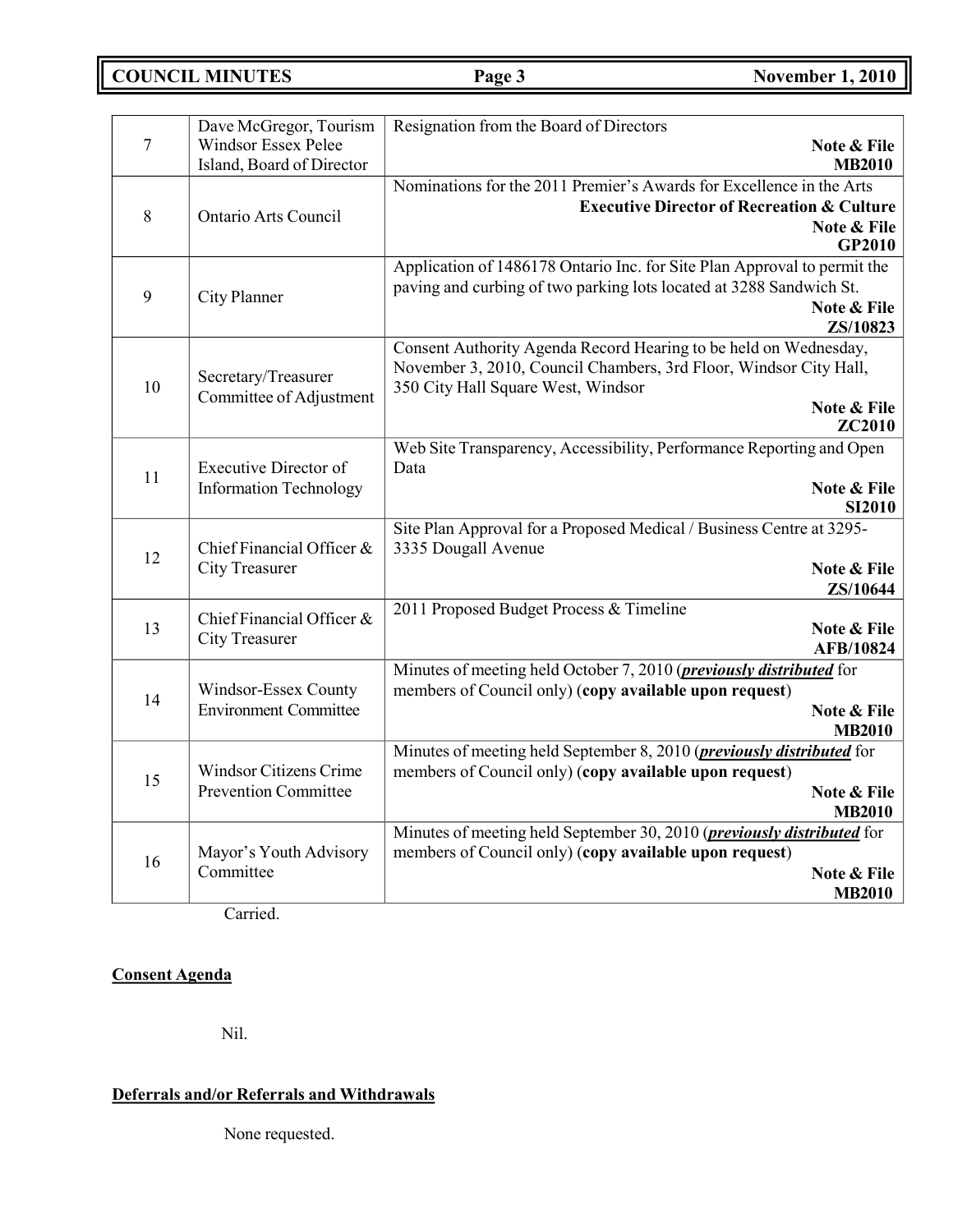## **Presentations & Delegations:**

## **PRESENTATIONS:**

## **Sparky the Fire Dog, Jeremy Soulliere, and Chad Turner ,Windsor Fire and Rescue Services Firefighters**

Sparky the Fire Dog along with Windsor Firefighters Jeremy Souilliere and Chad Turner, appear before Council to announce the kick-off to the 2010 Sparky's Toy Drive which begins in earnest on November 8, 2010 and conclude by providing a brief overview as to how contributions can be made to this initiative.

## **DELEGATIONS**

## **Recount Request in Ward Two – 2010 Municipal Election**

## **Raymond Roy and John Elliott request for a Ward 2 recount**

Raymond Roy and John Elliott, appear before Council requesting a Ward 2 recount, and are available for questions regarding the report of the City Clerk dated October 29, 2010 entitled "Recount Request in Ward Two- 2010 Municipal Election".

## **Jeff Gaudette, Ward 1 resident**

Jeff Gaudette, Ward 1 resident, appears before Council to offer suggestions pertaining to the report of the City Clerk dated October 29, 2010 entitled "Recount Request in Ward Two- 2010 Municipal Election", requesting a recount or a complete revote for the Office of Councillor in Ward 2 be conducted, and provides insight on a voting situation which occurred at one of the municipal polling stations.

## **ACEE/9887** 3

(For final disposition of this matter, see Clause **CR400/2010** in Schedule "A" attached hereto.)

## **Site Plan Approval for a proposed medical/business centre at 3295/3335 Dougall Avenue, Applicant: 1818742 Ontario Ltd.**

## **Wilma Hannon, Ward 1 resident**

Wilma Hannon, Ward 1 resident, appears before Council to speak in support of the administrative recommendation for a site plan approval for a proposed medical /business centre at 3295-3335 Dougall Avenue, suggesting that Liberty Street be closed at Dougall Avenue prior to further development occurring, and suggests that the subject driveway be constructed wide enough to allow for both left and right hand turns.

## **ZS/10644** 1

(For final disposition of this matter, see Clause **CR397/2010** in Schedule "A" attached hereto.)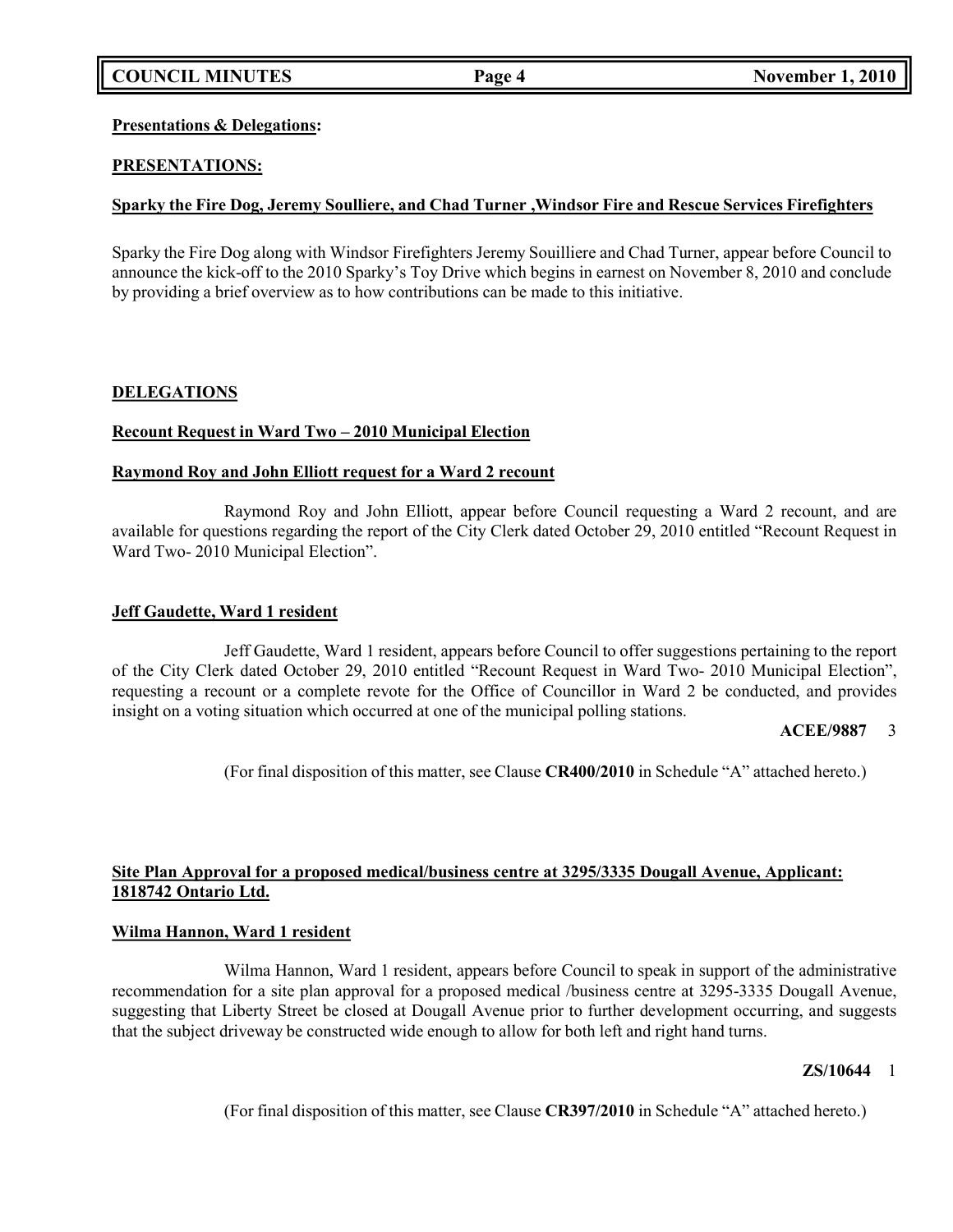### **M101-2010 Traffic Calming Policy Update**

### **Stephanie Gill, Ward 1 resident**

Stephanie Gill, Ward 1 resident, appears before Council to request that in terms of the report of the City Engineer entitled " M101-2010 Traffic Calming Policy Update", that approval be given to proceed with a public meeting on traffic calming alternatives in order to create a concept of design, and suggests that the neighbourhood streets are unsafe due to the lack of sidewalks and lighting.

### **Richard Hucal, Ward 1 resident**

Richard Hucal, Ward 1 resident, appears before Council to request that in terms of the report of the City Engineer entitled "M101-2010 Traffic Calming Policy Update", that approval be given to proceed with a public meeting on traffic calming alternatives in order to create a concept of design, and suggests that there have been traffic issues for the last decade in the Roseland/Bartlett area, with no resolution for the residents, and concludes by stating that the neighbourhood streets are unsafe due to the volume of traffic.

## **Mike Weldon, Ward 1 resident**

Mike Weldon, Ward 1 resident, appears before Council to request that in terms of the report of the City Engineer entitled "M101-2010 Traffic Calming Policy Update", that approval be given to proceed with a public meeting on traffic calming alternatives in order to create a concept of design, and suggests that there have been traffic issues for many years in the Roseland/Bartlett area, and that the volume of traffic continues to increase, and concludes by stating that the streets are unsafe due to the lack of sidewalks, bike lanes, and lighting.

## **Charlie Moscatello, Ward 1 resident**

Charlie Moscatello Ward 1 resident, appears before Council to request that in terms of the report of the City Engineer entitled "M101-2010 Traffic Calming Policy Update", that approval be given to proceed with public meeting on traffic calming alternatives in order to create a concept of design, suggesting that the volume of traffic is a safety concern for the neighbourhood children , and concludes by stating that a family friendly neighbourhood atmosphere should be the goal.

### **Rod Paulin, Ward 1 resident**

Rod Paulin, Ward 1 resident, appears before Council to request that in terms of the report of the City Engineer entitled "M101-2010 Traffic Calming Policy Update", that approval be given to proceed with a public meeting on traffic calming alternatives in order to create a concept of design, suggesting that the volume of traffic is a safety concern for the neighbourhood children, and concludes by stating that arterial roads if done properly will alleviate the traffic through the surrounding neighbourhoods.

### **ST2010** 2

(For final disposition of this matter, see Clause **CR398/2010 and CR399/2010** in Schedule "A" attached hereto.)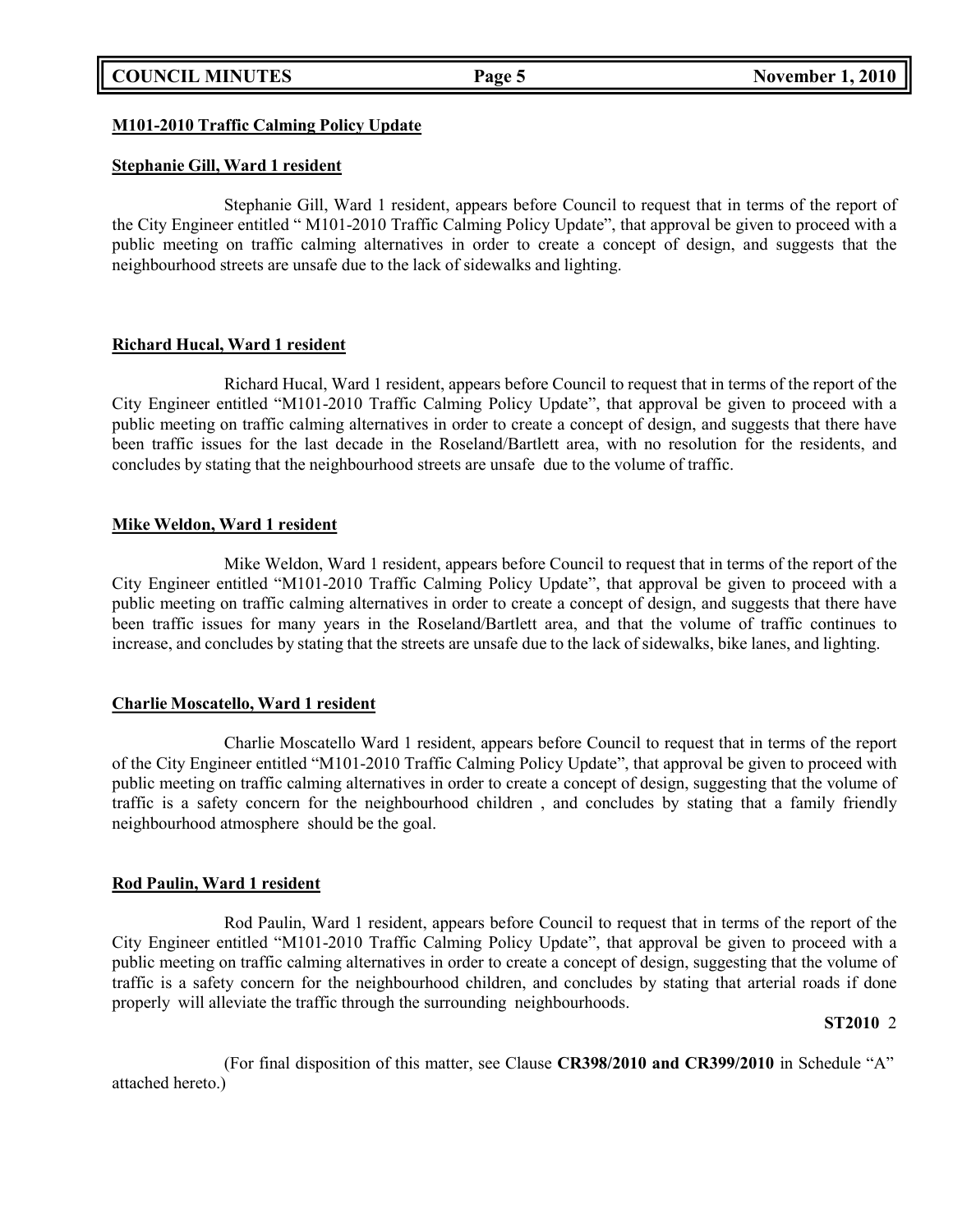## **COUNCIL MINUTES Page 6 November 1, 2010**

# **Councillor Halberstadt's Notice of Motion**

# **Cathy Moczko, Ward 3 resident and Darlene Hachey, Ward 1 resident**

Cathy Moczko, Ward 3 resident and Darlene Hachey, Ward 1 resident, appear before Council to ask for support for Ontario Bill 22 to amend the *Children's Reform Act* , providing an overview of the amendments and the benefits for grandparents.

Moved by Councillor Halberstadt, seconded by Councillor Hatfied, **M301-2010** That City Council **SUPPORT** Ontario Bill 22 to amend the *Children's Law Reform Act* to emphasize the importance of children's relationships with their parents and grandparents. Carried.

SS2010

# **Regular Business Items (for final disposition of these matters see Schedule "A" attached)**

None.

## **Consideration of Committee Reports**

None.

## **By-law**

Moved by Councillor Gignac, seconded by Councillor Halberstadt, That the following By-law No. 172-2010 be introduced and read a first and second time:

172-2010 "A BY-LAW TO CONFIRM THE PROCEEDINGS OF THE COUNCIL OF THE CORPORATION OF THE CITY OF WINDSOR AT ITS MEETING HELD ON THE FIRST DAY OF NOVEMBER, 2010"

Carried.

Moved by Councillor Hatfield, seconded by Councillor Jones, That the Committee of the Whole does now rise and report to Council respecting the business items considered by the Committee:

- **1) Communication Items (as amended)**
- **2) Consent Agenda (as presented)**
- **3) Items Deferred**
- **Items Referred**
- **4) Consideration of the Balance of Business Items (see Schedule "A")**
- **5) Committee Reports (as presented )**
- **6) By-laws given first and second readings (as presented)**

Carried.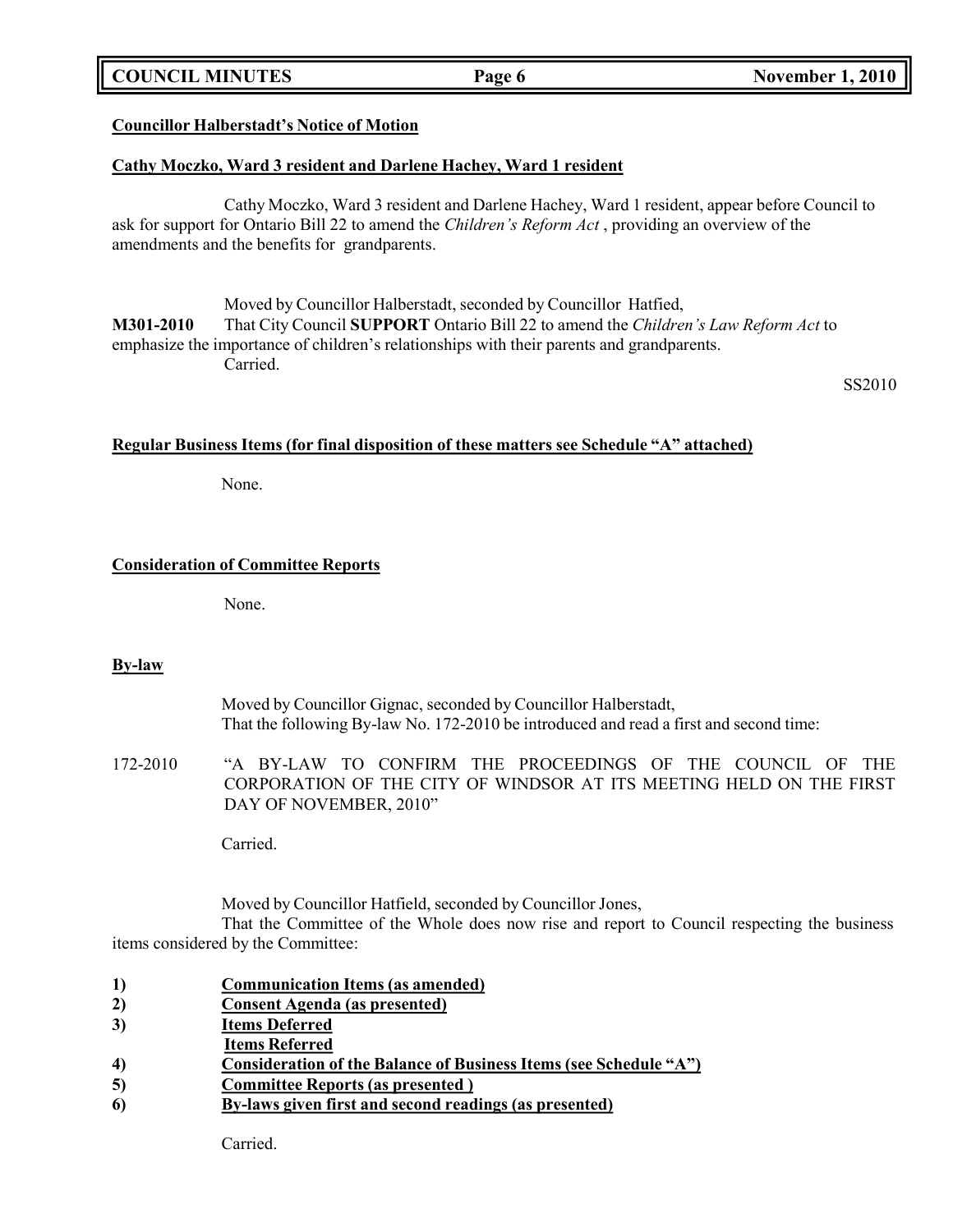## **COUNCIL MINUTES Page 7 November 1, 2010**

#### **Third Reading of By-law**

Moved by Councillor Lewenza, seconded by Councillor Marra,

That the following By-law No. 172-2010, having been read a first and second time be now read a third time and finally passed and that the Mayor and Clerk **BE AUTHORIZED** to sign and seal the same notwithstanding any contrary provision of the Council.

Carried.

#### **Petitions**

Moved by Councillor Jones, seconded by Councillor Valentinis,

**M302-2010** That the petition presented by Councillor Jones from residents of the Partington Avenue area requesting  $\sqrt{\frac{h_{\text{at}}}{h_{\text{at}}}}$  be permitted on both sides of Partington Avenue 12 months of the year from Tecumseh Road West to Grove Avenue√ √to **ALLOW** Parking on West side 12 months per year on Partington from Tecumseh Road West to Grove Avenue (note west side accessible parking will remain)√ **BE RECEIVED** by the Clerk and the Clerk **BE DIRECTED** to forward the petition to the Executive Director of Operations for the purpose of an examination of the requested works or undertakings; and further that a report **BE PROVIDED** consistent with the direction provided.

Carried.

ACO/10546

### **Council Questions**

Moved by Councillor Brister, seconded by Councillor Dilkens, **M303-2010** That the Council Questions arising from the previous meeting of Council and listed by the Clerk **BE NOW CONSIDERED** for purposes of discussion , and further, that the Administration **BE DIRECTED** to proceed with the necessary actions to respond to the Council Questions consistent with Council's instructions. Carried.

ACOQ2010

### **PROPOSED IN-CAMERA AGENDA FOR NOVEMBER 8, 2010**

Moved by Councillor Gignac, seconded by Councillor Halberstadt, **M304-2010** That the following proposed In Camera Agenda for November 8, 2010 **BE APPROVED**:

| <b>Item</b><br>No. | <b>Subject</b>                                                                 | <b>Section – Pursuant to</b><br><b>Municipal Act, 2001, as</b><br>amended |
|--------------------|--------------------------------------------------------------------------------|---------------------------------------------------------------------------|
|                    | Property matter –acquisition of land – Walker/Wyandotte<br><i>improvements</i> | 239(2)(c)                                                                 |
|                    | Property matter – Amend M211-2010 – acquisition of easement                    | 239(2)(c)                                                                 |
| 3.                 | Legal matter – settlement                                                      | 239(2)(e)                                                                 |
| 4.                 | Property matter – exchange of property                                         | 239(2)(a)(c)                                                              |

and further, that in accordance with By-law 46-2003, the Chief Administrative Officer, in consultation with the Mayor **BE AUTHORIZED** to add matters deemed to be of an urgent or time sensitive nature.

Carried.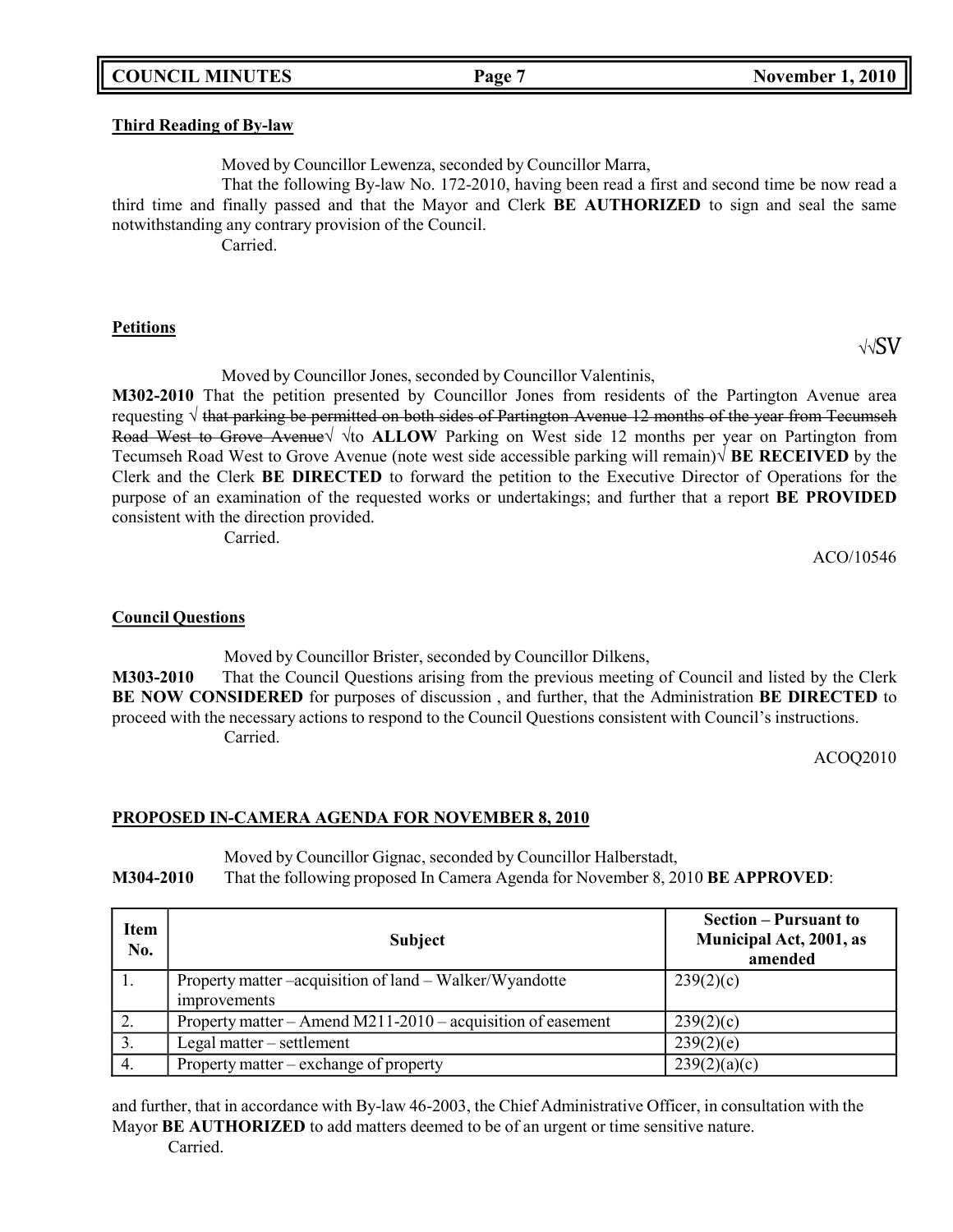|  | <b>COUNCIL MINUTES</b> |
|--|------------------------|
|--|------------------------|

ACO2010

## **Adjournment**

of the Mayor. Moved by Councillor Hatfield, seconded by Councillor Jones, That this Council meeting stand adjourned until the next regular meeting of Council or at the call Carried.

Accordingly, the meeting is adjourned at 7:25 o'clock p.m.

**MAYOR**

**CITY CLERK**

## **THIS IS A DRAFT COPY**

**SUPERVISOR OF COUNCIL SERVICES**

## **DEPUTY CITY CLERK/SENIOR MANAGER OF COUNCIL SERVICES**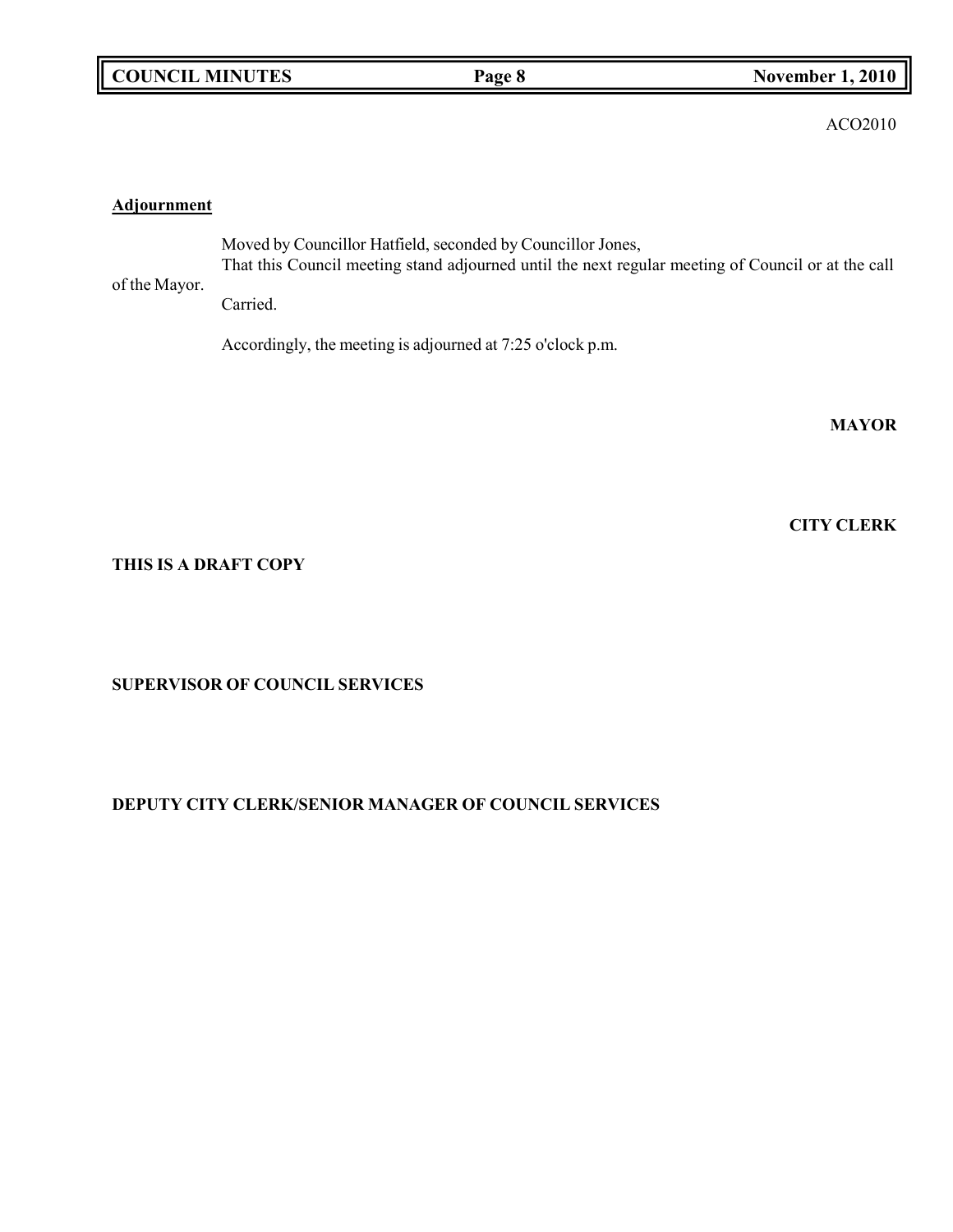# **COUNCIL MINUTES Page 9 November 1, 2010**

Halberstadt Lewenza

### CR397/2010

- I That the Site Plan application by **1818742 ONTARIO LTD. (Stan Francic and Dr. Wissam Kaumoni)** for the construction of a two storey medical/business office **BE APPROVED** permitting development in accordance with **Map No. SPC-013/10; R-003/10-1A&1B** (Site Plan and Site Data); **Map No. SPC-013/10; R-003/10-2A** (Basement Plan showing the location of refuse area) and **Map No. SPC-013/10; R-003/10-3A & 3B** (Elevations);
- II That the owner **ENTER INTO** a site plan control agreement with the Corporation, providing for the following at the expense of the owner:
	- (a) Basic Provisions
	- (b) General Provisions
	- (c) Special Provisions
	- 1. Bonding:

|          | Landscaping       | \$25,000.00 |          |
|----------|-------------------|-------------|----------|
|          | Curbing           |             | 6,500.00 |
|          | Screening \$ N.A. |             |          |
| Lighting | \$11,000.00       |             |          |
| Total    | \$42,500.00       |             |          |

- 2. **Amend G-3(4)** In addition to the provisions of Section G-3(4) Landscaping, the owner agrees to provide soft landscaping along the municipal right of way along Dougall Avenue in a manner satisfactory to the Corporation's Landscape Architect;
- 3. **Abandon Redundant Private Drain Connections** The applicant agrees to cut and cap all redundant storm and sanitary connections resulting from the development to the satisfaction of the Corporation's City Engineer;
- 4. **Refuse and Recycling facility** That the owner agrees to maintain all refuse and recycling facilities inside the building, at all times;
- 5. **Municipal Address** That prior to the issuance of a construction permit, the owner agrees to have the municipal address assigned by the Planning Department;
- 6. **Driveway Approach** The applicant(s) shall construct driveway approaches in concrete as per City standard drawings AS-204 to the satisfaction of the City Engineer. The Owner further agrees to provide straight flare driveway approaches and to terminate the raised curbs at the property line to the satisfaction of the City Engineer. Raised curbs shall not extend into the driveway approaches, outside the subject property.
- III That in accordance with By-law 11275, Administration **BE AUTHORIZED** to approve any minor modifications to the approved site plan and elevations;
- IV That the owner agrees to have the lands consolidated by applying to Municpal Property Assessment Corporation (MPAC).

Carried.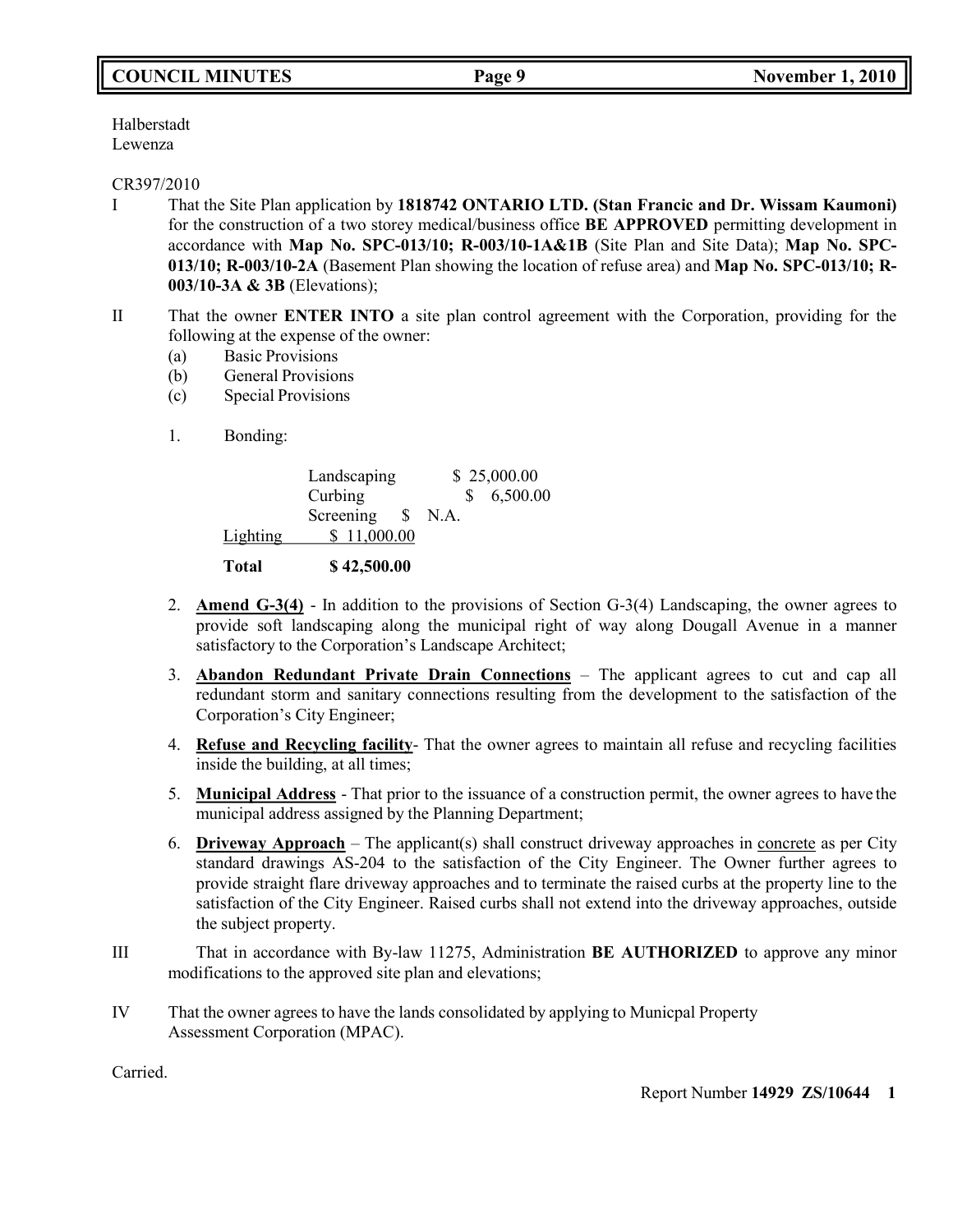# **COUNCIL MINUTES Page 10 November 1, 2010**

Internal Distribution Planning [Rinkey Singh; Sarah Martin] City Planner Chief Building Official City Engineer City Solicitor

Dilkens Brister

CR398/2010

That the Report of the City Engineer dated October 20, 2010 entitled "M101-2010 Traffic Calming Policy Update" **BE RECEIVED** for information; and further,

That the City Engineer **BE DIRECTED** to implement Step 4 of the traffic calming requests and Phase 2 of the implementation of the traffic calming policy for Neal, Roseland, Kennedy and Bartlett by mid-January 17, 2011.

Carried.

Report Number **14958 ST2010 2**

Internal Distribution Public Works [Josette M. Eugeni] City Engineer Senior Manager, Infrastructure & Transportation Planning/Deputy City Engineer

Dilkens Brister

CR399/2010

That the City Engineer **BE DIRECTED** to implement Step 4 of the traffic calming requests and Phase 2 of the implementation of the traffic calming policy per the report of the City Engineer dated October 20, 2010 entitled "M101-2010 Traffic Calming Policy Update", for McKay, Dominion(from Richardie to Norfolk), Totten (Dominion to Northway), Shepherd/Hall (ETR tracks to Ottawa Street) and Conservation (South Service Road to Hatfield) by the end of the first quarter of 2011.

Carried. Councillors Hatfield and Valentinisvoting nay.

Report Number **14958 ST2010 2**

Internal Distribution Public Works [Josette M. Eugeni] City Engineer Senior Manager, Infrastructure & Transportation Planning/Deputy City Engineer